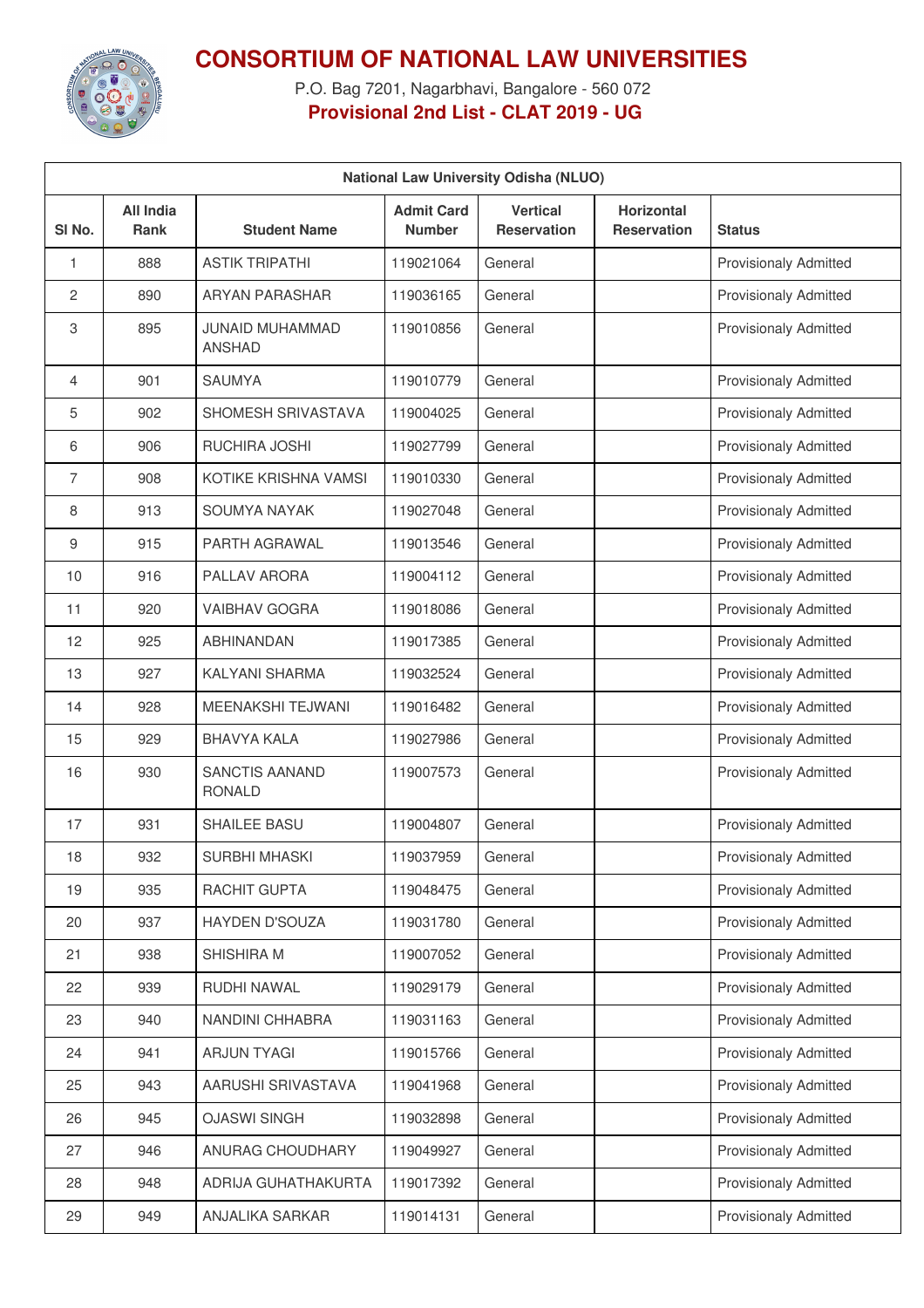| <b>National Law University Odisha (NLUO)</b> |                                 |                                       |                                    |                                       |                                         |                              |  |  |
|----------------------------------------------|---------------------------------|---------------------------------------|------------------------------------|---------------------------------------|-----------------------------------------|------------------------------|--|--|
| SI <sub>No.</sub>                            | <b>All India</b><br><b>Rank</b> | <b>Student Name</b>                   | <b>Admit Card</b><br><b>Number</b> | <b>Vertical</b><br><b>Reservation</b> | <b>Horizontal</b><br><b>Reservation</b> | <b>Status</b>                |  |  |
| 30                                           | 951                             | <b>PURNIMA PATHAK</b>                 | 119019176                          | General                               |                                         | <b>Provisionaly Admitted</b> |  |  |
| 31                                           | 9597                            | <b>DIVYANSH MIMROT</b>                | 119047228                          | SC                                    |                                         | <b>Provisionaly Admitted</b> |  |  |
| 32                                           | 9651                            | <b>ANSHUMAN JAMKIAR</b>               | 119022062                          | SC                                    |                                         | <b>Provisionaly Admitted</b> |  |  |
| 33                                           | 9718                            | <b>NEELAM CHARANI</b>                 | 119051891                          | SC                                    |                                         | <b>Provisionaly Admitted</b> |  |  |
| 34                                           | 10234                           | <b>SAYAN DAS</b>                      | 119008571                          | SC                                    |                                         | <b>Provisionaly Admitted</b> |  |  |
| 35                                           | 18149                           | RACHEL ZODINPUII<br><b>GUITE</b>      | 119009622                          | <b>ST</b>                             |                                         | <b>Provisionaly Admitted</b> |  |  |
| 36                                           | 19091                           | PALLAVI BARWAR                        | 119062167                          | <b>ST</b>                             |                                         | <b>Provisionaly Admitted</b> |  |  |
| 37                                           | 19413                           | AAYUSHI MEENA                         | 119032503                          | <b>ST</b>                             |                                         | <b>Provisionaly Admitted</b> |  |  |
| 38                                           | 19675                           | LITENDRA JEET KANTYA                  | 119054163                          | <b>ST</b>                             |                                         | <b>Provisionaly Admitted</b> |  |  |
| 39                                           | 19802                           | <b>DAAMAN MEENA</b>                   | 119044019                          | <b>ST</b>                             |                                         | <b>Provisionaly Admitted</b> |  |  |
| 40                                           | 19825                           | <b>KARANVEER SINGH</b>                | 119054144                          | <b>ST</b>                             |                                         | <b>Provisionaly Admitted</b> |  |  |
| 41                                           | 19990                           | <b>AMAN BOHRA</b>                     | 119012867                          | <b>ST</b>                             |                                         | <b>Provisionaly Admitted</b> |  |  |
| 42                                           | 20192                           | <b>GARGEE BAMNAWAT</b>                | 119070765                          | <b>ST</b>                             |                                         | <b>Provisionaly Admitted</b> |  |  |
| 43                                           | 20224                           | AMARTYA MEENA                         | 119035629                          | <b>ST</b>                             |                                         | <b>Provisionaly Admitted</b> |  |  |
| 44                                           | 20276                           | <b>PRASHANT</b>                       | 119037676                          | <b>ST</b>                             |                                         | <b>Provisionaly Admitted</b> |  |  |
| 45                                           | 20658                           | <b>SAURAV SATTAWAN</b>                | 119015515                          | <b>ST</b>                             |                                         | <b>Provisionaly Admitted</b> |  |  |
| 46                                           | 20755                           | AISHWARYA K V                         | 119022808                          | <b>ST</b>                             |                                         | <b>Provisionaly Admitted</b> |  |  |
| 47                                           | 20759                           | <b>OMIKA RAWAT</b>                    | 119018854                          | <b>ST</b>                             |                                         | <b>Provisionaly Admitted</b> |  |  |
| 48                                           | 20799                           | <b>VIDHI DABLA</b>                    | 119039190                          | <b>ST</b>                             |                                         | <b>Provisionaly Admitted</b> |  |  |
| 49                                           | 20981                           | <b>AZMEERA SHIRISHA</b>               | 119049323                          | <b>ST</b>                             |                                         | Provisionaly Admitted        |  |  |
| 50                                           | 21062                           | PREM PRAKASH MEENA                    | 119039406                          | <b>ST</b>                             |                                         | Provisionaly Admitted        |  |  |
| 51                                           | 25311                           | <b>SHAYANT KUMAR</b><br><b>PATHAK</b> | 119023534                          | General                               | PWD <sup>*</sup>                        | Provisionaly Admitted        |  |  |
| 52                                           | 29887                           | SHIBA PRASADA<br><b>SARANGI</b>       | 119011979                          | General                               | PWD <sup>*</sup>                        | <b>Provisionaly Admitted</b> |  |  |
| 53                                           | 31764                           | MALVINDER SINGH                       | 119007205                          | General                               | $\mathsf{PWD}^*$                        | Provisionaly Admitted        |  |  |

## **Status of provisionally admitted students in the first list - UG**

|                                                                                                                                                                                                | <b>National Law University Odisha (NLUO)</b> |                       |           |         |  |               |  |  |  |
|------------------------------------------------------------------------------------------------------------------------------------------------------------------------------------------------|----------------------------------------------|-----------------------|-----------|---------|--|---------------|--|--|--|
| <b>Admit Card</b><br><b>Vertical</b><br><b>Horizontal</b><br>All India<br>SI <sub>No.</sub><br><b>Number</b><br><b>Reservation</b><br><b>Rank</b><br><b>Student Name</b><br><b>Reservation</b> |                                              |                       |           |         |  | <b>Status</b> |  |  |  |
|                                                                                                                                                                                                | 465                                          | <b>ISHANI SHEKHAR</b> | 119004884 | General |  | Vacant        |  |  |  |
| 2                                                                                                                                                                                              | 480                                          | <b>VIDHI DAMANI</b>   | 19009559  | General |  | Vacant        |  |  |  |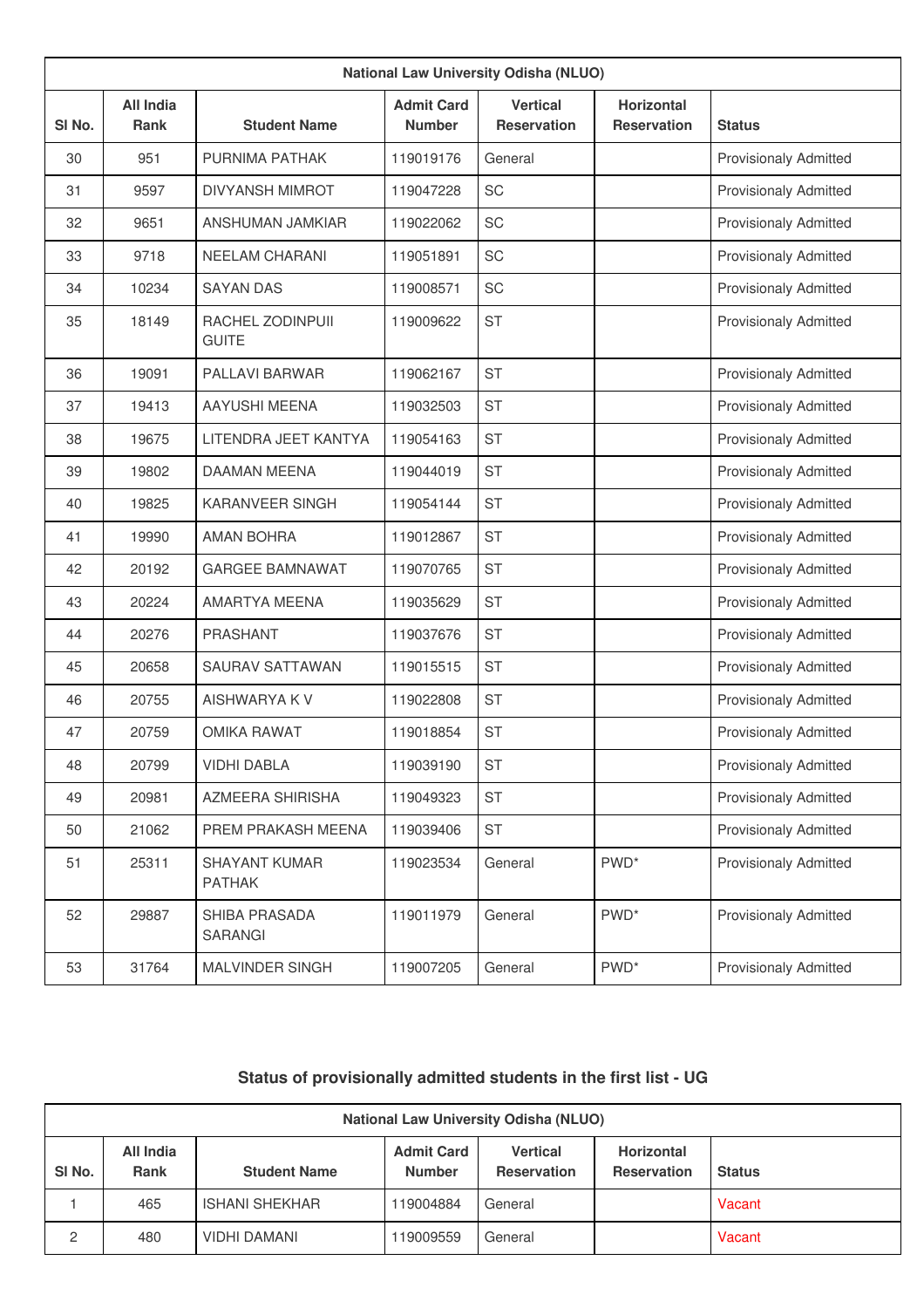|        | <b>National Law University Odisha (NLUO)</b> |                                          |                                    |                                       |                                         |                              |  |  |  |
|--------|----------------------------------------------|------------------------------------------|------------------------------------|---------------------------------------|-----------------------------------------|------------------------------|--|--|--|
| SI No. | <b>All India</b><br><b>Rank</b>              | <b>Student Name</b>                      | <b>Admit Card</b><br><b>Number</b> | <b>Vertical</b><br><b>Reservation</b> | <b>Horizontal</b><br><b>Reservation</b> | <b>Status</b>                |  |  |  |
| 3      | 483                                          | <b>NATASHA SANJEEV</b><br><b>MATANGE</b> | 119022513                          | General                               |                                         | Vacant                       |  |  |  |
| 4      | 508                                          | ANSHA BHAGAT                             | 119003354                          | General                               |                                         | Vacant                       |  |  |  |
| 5      | 511                                          | <b>RAMACHANDRAN</b><br><b>MURUGESAN</b>  | 119004293                          | General                               |                                         | Sought Upgradation           |  |  |  |
| 6      | 519                                          | SHOBHIT SHYAM SHUKLA                     | 119013020                          | General                               |                                         | Sought Upgradation           |  |  |  |
| 7      | 530                                          | <b>R SURYA</b>                           | 119009835                          | General                               |                                         | Sought Upgradation           |  |  |  |
| 8      | 539                                          | SNEHA SINGH                              | 119029508                          | General                               |                                         | Sought Upgradation           |  |  |  |
| 9      | 542                                          | ADITYA MUNDRA                            | 119002275                          | General                               |                                         | Sought Upgradation           |  |  |  |
| 10     | 545                                          | ANANYA KARNWAL                           | 119020238                          | General                               |                                         | Sought Upgradation           |  |  |  |
| 11     | 552                                          | <b>RIDIMA GUPTA</b>                      | 119008816                          | General                               |                                         | Sought Upgradation           |  |  |  |
| 12     | 557                                          | <b>SIRI HARISH</b>                       | 119013201                          | General                               |                                         | Vacant                       |  |  |  |
| 13     | 567                                          | YASH SHARMA                              | 119028505                          | General                               |                                         | Sought Upgradation           |  |  |  |
| 14     | 569                                          | <b>TANVI BHAVIT GODIWALA</b>             | 119005295                          | General                               |                                         | Sought Upgradation           |  |  |  |
| 15     | 573                                          | KUMAR KARTIKEYA                          | 119028189                          | General                               |                                         | Vacant                       |  |  |  |
| 16     | 595                                          | <b>CHAUHAN APEKSHA</b><br><b>BHARAT</b>  | 119013204                          | General                               |                                         | Sought Upgradation           |  |  |  |
| 17     | 601                                          | <b>SHREYA KAPOOR</b>                     | 119008646                          | General                               |                                         | Sought Upgradation           |  |  |  |
| 18     | 605                                          | SRIRADHA RAI<br><b>CHOUDHURI</b>         | 119011030                          | General                               |                                         | Vacant                       |  |  |  |
| 19     | 606                                          | <b>ESHANI AGARWAL</b>                    | 119020409                          | General                               |                                         | Sought Upgradation           |  |  |  |
| 20     | 610                                          | NIYATI SHRIPARNA                         | 119030411                          | General                               |                                         | <b>Provisionaly Admitted</b> |  |  |  |
| 21     | 611                                          | <b>KRITIKA GARG</b>                      | 119038766                          | General                               |                                         | Sought Upgradation           |  |  |  |
| 22     | 615                                          | SAKSHI MITTAL                            | 119005204                          | General                               |                                         | Sought Upgradation           |  |  |  |
| 23     | 616                                          | KAUSHIKI MISHRA                          | 119011050                          | General                               |                                         | Sought Upgradation           |  |  |  |
| 24     | 621                                          | <b>ARTH DOSHI</b>                        | 119014940                          | General                               |                                         | Sought Upgradation           |  |  |  |
| 25     | 627                                          | SANSKRITI SOOD                           | 119065515                          | General                               |                                         | Vacant                       |  |  |  |
| 26     | 628                                          | PARAMJEET OJHA                           | 119028089                          | General                               |                                         | Provisionaly Admitted        |  |  |  |
| 27     | 632                                          | ABHINAV BARANWAL                         | 119010673                          | General                               |                                         | Sought Upgradation           |  |  |  |
| 28     | 637                                          | CHIYA MITTAL                             | 119004093                          | General                               |                                         | Sought Upgradation           |  |  |  |
| 29     | 638                                          | NEELABH NIKET                            | 119015927                          | General                               |                                         | Vacant                       |  |  |  |
| 30     | 641                                          | TUSHAR CHITLANGIA                        | 119009976                          | General                               |                                         | Sought Upgradation           |  |  |  |
| 31     | 643                                          | <b>MADHUSHREE N</b>                      | 119016456                          | General                               |                                         | Vacant                       |  |  |  |
| 32     | 649                                          | <b>MEHUL JAIN</b>                        | 119009569                          | General                               |                                         | Vacant                       |  |  |  |
| 33     | 650                                          | SHIVANI PATTNAIK                         | 119007784                          | General                               |                                         | Sought Upgradation           |  |  |  |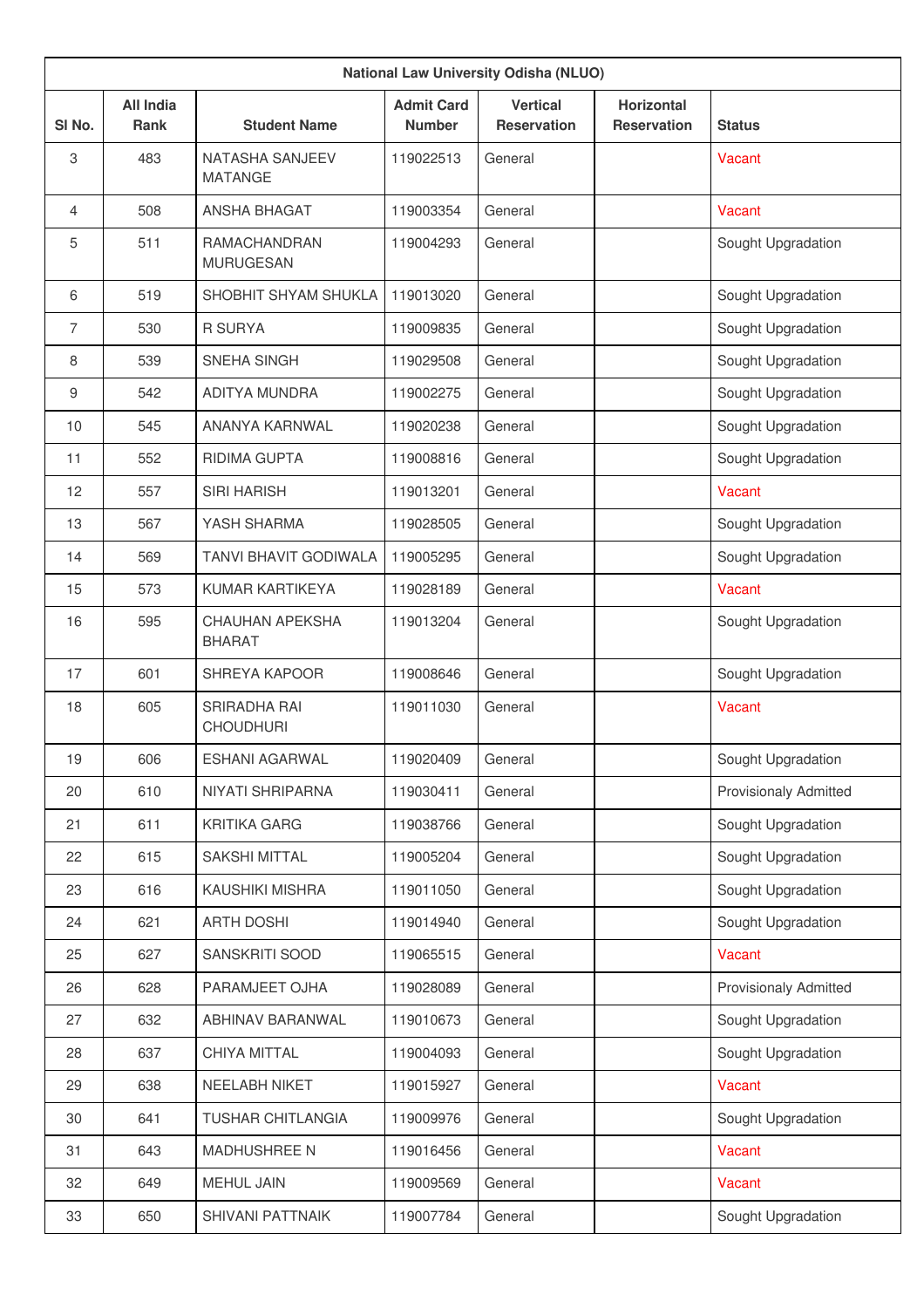| <b>National Law University Odisha (NLUO)</b> |                                 |                                             |                                    |                                       |                                         |                              |  |  |
|----------------------------------------------|---------------------------------|---------------------------------------------|------------------------------------|---------------------------------------|-----------------------------------------|------------------------------|--|--|
| SI No.                                       | <b>All India</b><br><b>Rank</b> | <b>Student Name</b>                         | <b>Admit Card</b><br><b>Number</b> | <b>Vertical</b><br><b>Reservation</b> | <b>Horizontal</b><br><b>Reservation</b> | <b>Status</b>                |  |  |
| 34                                           | 651                             | <b>ISHAN RAI</b>                            | 119053330                          | General                               |                                         | Vacant                       |  |  |
| 35                                           | 655                             | SHOBHIT KUMAR SHUKLA                        | 119010207                          | General                               |                                         | Vacant                       |  |  |
| 36                                           | 658                             | <b>SALONI</b>                               | 119022929                          | General                               |                                         | Vacant                       |  |  |
| 37                                           | 662                             | <b>NIMISHA</b>                              | 119014218                          | General                               |                                         | Sought Upgradation           |  |  |
| 38                                           | 663                             | <b>ASHIMA JOSHI</b>                         | 119023387                          | General                               |                                         | Sought Upgradation           |  |  |
| 39                                           | 664                             | <b>HARDIK BANSAL</b>                        | 119022017                          | General                               |                                         | Vacant                       |  |  |
| 40                                           | 673                             | <b>SNEHIL BALANI</b>                        | 119014077                          | General                               |                                         | Vacant                       |  |  |
| 41                                           | 675                             | KATTOOR SANJANA LATA                        | 119010565                          | General                               |                                         | Sought Upgradation           |  |  |
| 42                                           | 676                             | <b>ADAYSA HOTA</b>                          | 119012858                          | General                               |                                         | Sought Upgradation           |  |  |
| 43                                           | 680                             | SAKSHI CHOUDHARY                            | 119046363                          | General                               |                                         | Sought Upgradation           |  |  |
| 44                                           | 683                             | YASH CHHIKARA                               | 119015084                          | General                               |                                         | <b>Provisionaly Admitted</b> |  |  |
| 45                                           | 685                             | ASHIMA ACHARYA                              | 119000572                          | General                               |                                         | Sought Upgradation           |  |  |
| 46                                           | 695                             | <b>AVANI GARGAVA</b>                        | 119040800                          | General                               |                                         | Sought Upgradation           |  |  |
| 47                                           | 696                             | <b>SAKSHI AGARWAL</b>                       | 119036551                          | General                               |                                         | Sought Upgradation           |  |  |
| 48                                           | 701                             | <b>RITIK KHATRI</b>                         | 119038954                          | General                               |                                         | Sought Upgradation           |  |  |
| 49                                           | 702                             | <b>ADARSH PRATAP SINGH</b>                  | 119024365                          | General                               |                                         | Sought Upgradation           |  |  |
| 50                                           | 711                             | <b>JUHI MANOJKUMAR</b><br>CHOUDHARY         | 119046096                          | General                               |                                         | Sought Upgradation           |  |  |
| 51                                           | 722                             | ROUNAK RAGHUWANSHI                          | 119009445                          | General                               |                                         | Sought Upgradation           |  |  |
| 52                                           | 726                             | <b>AKHILA BALAJI</b>                        | 119019667                          | General                               |                                         | <b>Provisionaly Admitted</b> |  |  |
| 53                                           | 729                             | <b>AJIT JAISWAL</b>                         | 119064230                          | General                               |                                         | Vacant                       |  |  |
| 54                                           | 731                             | SHREYAS SINHA                               | 119005205                          | General                               |                                         | Provisionaly Admitted        |  |  |
| 55                                           | 739                             | SHUBHANGI GANDHI                            | 119032971                          | General                               |                                         | Sought Upgradation           |  |  |
| 56                                           | 743                             | MEGHA AGARWAL                               | 119035500                          | General                               |                                         | Vacant                       |  |  |
| 57                                           | 748                             | <b>KAMESH TYAGI</b>                         | 119008694                          | General                               |                                         | Sought Upgradation           |  |  |
| 58                                           | 750                             | <b>DIVYANSH</b>                             | 119018558                          | General                               |                                         | Provisionaly Admitted        |  |  |
| 59                                           | 757                             | <b>NAMAN TYAGI</b>                          | 119014719                          | General                               |                                         | Vacant                       |  |  |
| 60                                           | 762                             | NISHANT TRIPATHI                            | 119018193                          | General                               |                                         | Sought Upgradation           |  |  |
| 61                                           | 763                             | PARIGYA VERMA                               | 119021740                          | General                               |                                         | Sought Upgradation           |  |  |
| 62                                           | 767                             | AASTHA SHARMA                               | 119044584                          | General                               |                                         | Sought Upgradation           |  |  |
| 63                                           | 773                             | PRAJWAL V                                   | 119015907                          | General                               |                                         | Provisionaly Admitted        |  |  |
| 64                                           | 774                             | SHILPI TRIPATHI                             | 119013140                          | General                               |                                         | Sought Upgradation           |  |  |
| 65                                           | 775                             | <b>TANIYA</b>                               | 119002298                          | General                               |                                         | Sought Upgradation           |  |  |
| 66                                           | 776                             | <b>JAIN NIKSHETAA PARAS</b><br><b>KUMAR</b> | 119042023                          | General                               |                                         | Sought Upgradation           |  |  |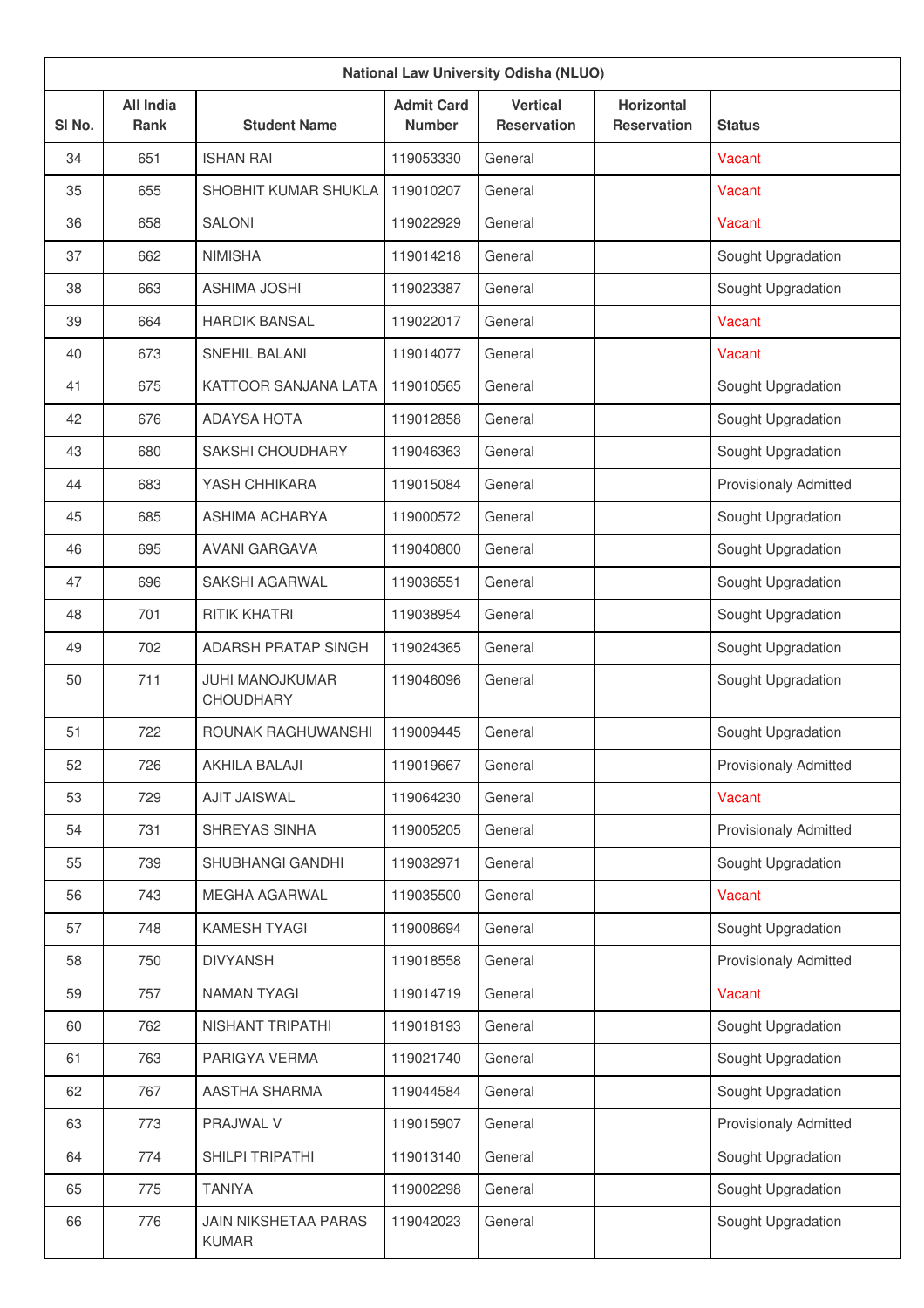|                   | <b>National Law University Odisha (NLUO)</b> |                                           |                                    |                                       |                                         |                              |  |  |
|-------------------|----------------------------------------------|-------------------------------------------|------------------------------------|---------------------------------------|-----------------------------------------|------------------------------|--|--|
| SI <sub>No.</sub> | <b>All India</b><br><b>Rank</b>              | <b>Student Name</b>                       | <b>Admit Card</b><br><b>Number</b> | <b>Vertical</b><br><b>Reservation</b> | <b>Horizontal</b><br><b>Reservation</b> | <b>Status</b>                |  |  |
| 67                | 778                                          | RHIA PANDEY                               | 119032951                          | General                               |                                         | Sought Upgradation           |  |  |
| 68                | 779                                          | RUCHIKA MOHANTY                           | 119018605                          | General                               |                                         | <b>Provisionaly Admitted</b> |  |  |
| 69                | 783                                          | AAYUSHMAN SINGH<br><b>SOLANKI</b>         | 119029994                          | General                               |                                         | Sought Upgradation           |  |  |
| 70                | 784                                          | PRAJWAL SUMAN                             | 119040845                          | General                               |                                         | <b>Provisionaly Admitted</b> |  |  |
| 71                | 786                                          | <b>GARGI SARVESH SOMAN</b>                | 119017435                          | General                               |                                         | Sought Upgradation           |  |  |
| 72                | 793                                          | <b>ASTHA AGARWAL</b>                      | 119052634                          | General                               |                                         | Sought Upgradation           |  |  |
| 73                | 794                                          | <b>NOSHEEN ALI</b>                        | 119006622                          | General                               |                                         | Sought Upgradation           |  |  |
| 74                | 796                                          | <b>PURU SHARMA</b>                        | 119038895                          | General                               |                                         | <b>Provisionaly Admitted</b> |  |  |
| 75                | 799                                          | <b>RITIK KUMAR SINHA</b>                  | 119018592                          | General                               |                                         | Sought Upgradation           |  |  |
| 76                | 800                                          | SOURABH ARORA                             | 119013608                          | General                               |                                         | Vacant                       |  |  |
| 77                | 806                                          | KHUSHI JAFFAR                             | 119040471                          | General                               |                                         | Vacant                       |  |  |
| 78                | 807                                          | <b>DEWANG SHRIVASTAVA</b>                 | 119070009                          | General                               |                                         | Vacant                       |  |  |
| 79                | 808                                          | LAKSHYA SHARMA                            | 119017335                          | General                               |                                         | Vacant                       |  |  |
| 80                | 809                                          | AMBUJ SACHAN                              | 119048628                          | General                               |                                         | Sought Upgradation           |  |  |
| 81                | 810                                          | <b>TANYA PANDEY</b>                       | 119026930                          | General                               |                                         | Sought Upgradation           |  |  |
| 82                | 811                                          | <b>UJJAWAL VAIBHAV</b><br><b>AGRAHARI</b> | 119019107                          | General                               |                                         | Sought Upgradation           |  |  |
| 83                | 812                                          | <b>ABHINAV SINGH</b><br><b>CHAUHAN</b>    | 119047058                          | General                               |                                         | Sought Upgradation           |  |  |
| 84                | 813                                          | RAAJLAXMI SINGH                           | 119030872                          | General                               |                                         | Sought Upgradation           |  |  |
| 85                | 814                                          | SAMPARK SAMPAD                            | 119034981                          | General                               |                                         | Sought Upgradation           |  |  |
| 86                | 815                                          | <b>JYOTI JINDAL</b>                       | 119026163                          | General                               |                                         | Vacant                       |  |  |
| 87                | 816                                          | AVIYANSH ANURAAG                          | 119019834                          | General                               |                                         | Vacant                       |  |  |
| 88                | 818                                          | RAHUL BALASUNDAR                          | 119044984                          | General                               |                                         | Sought Upgradation           |  |  |
| 89                | 826                                          | NISHANT NAGORI                            | 119032253                          | General                               |                                         | Sought Upgradation           |  |  |
| 90                | 827                                          | SHIVALI SHAH                              | 119035060                          | General                               |                                         | Vacant                       |  |  |
| 91                | 834                                          | DEVANSH SEHGAL                            | 119013622                          | General                               |                                         | Sought Upgradation           |  |  |
| 92                | 835                                          | AMAN AGARWAL                              | 119040042                          | General                               |                                         | Sought Upgradation           |  |  |
| 93                | 838                                          | KHUSHI AGRAWAL                            | 119018245                          | General                               |                                         | Vacant                       |  |  |
| 94                | 841                                          | <b>AYUSH SHUKLA</b>                       | 119031876                          | General                               |                                         | Vacant                       |  |  |
| 95                | 842                                          | AAYUSHMAN AWASTHI                         | 119013836                          | General                               |                                         | Sought Upgradation           |  |  |
| 96                | 844                                          | <b>ASTIK DUBEY</b>                        | 119023310                          | General                               |                                         | Vacant                       |  |  |
| 97                | 845                                          | <b>AASTHA SINGH</b>                       | 119001846                          | General                               |                                         | <b>Provisionaly Admitted</b> |  |  |
| 98                | 846                                          | <b>ANJALI SONI</b>                        | 119037112                          | General                               |                                         | Sought Upgradation           |  |  |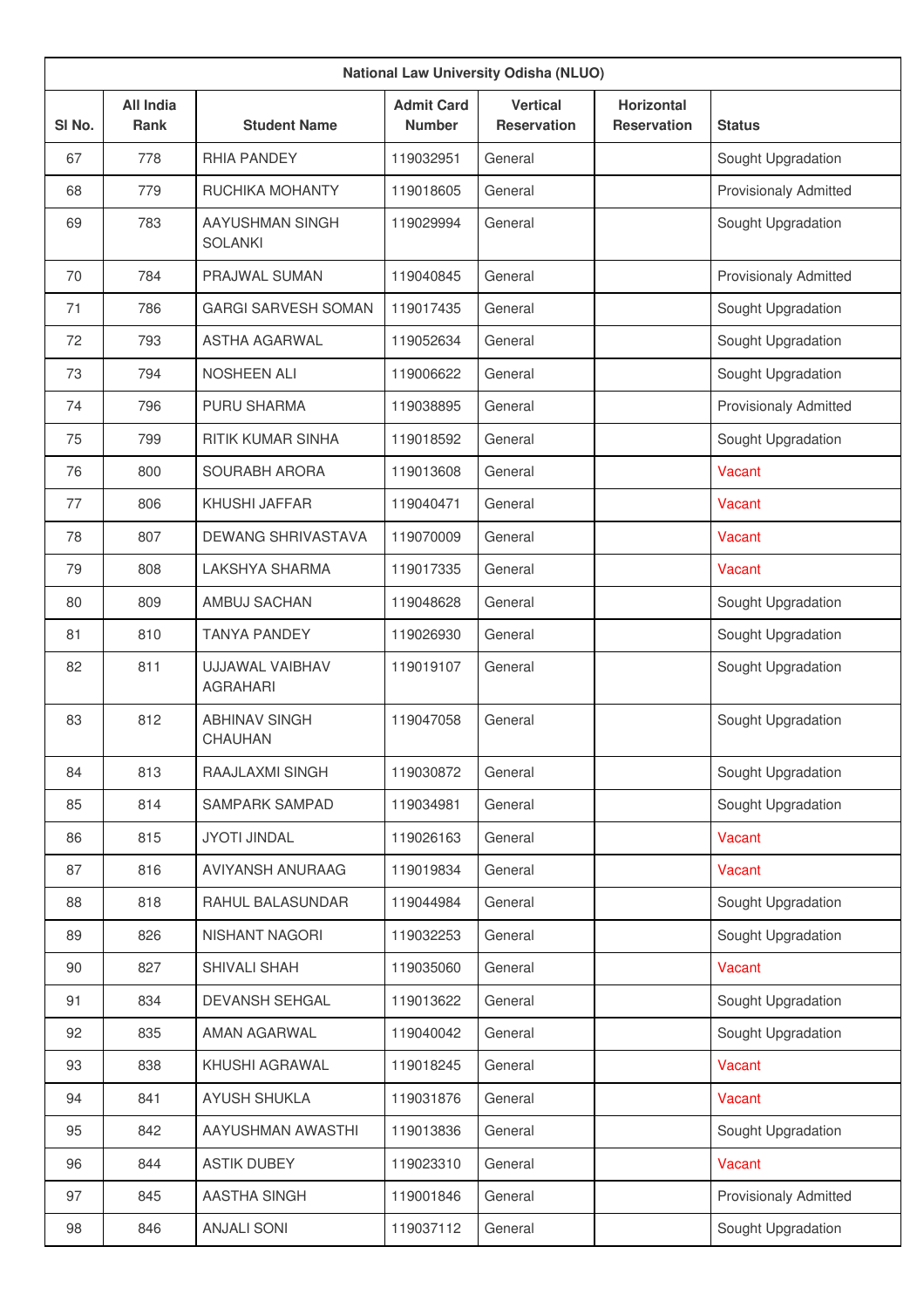|                   | <b>National Law University Odisha (NLUO)</b> |                                         |                                    |                                       |                                         |                              |  |  |  |
|-------------------|----------------------------------------------|-----------------------------------------|------------------------------------|---------------------------------------|-----------------------------------------|------------------------------|--|--|--|
| SI <sub>No.</sub> | <b>All India</b><br><b>Rank</b>              | <b>Student Name</b>                     | <b>Admit Card</b><br><b>Number</b> | <b>Vertical</b><br><b>Reservation</b> | <b>Horizontal</b><br><b>Reservation</b> | <b>Status</b>                |  |  |  |
| 99                | 847                                          | <b>ISHAN KRISHAN</b>                    | 119046343                          | General                               |                                         | <b>Provisionaly Admitted</b> |  |  |  |
| 100               | 849                                          | SHUBHRA AGARWAL                         | 119042193                          | General                               |                                         | Sought Upgradation           |  |  |  |
| 101               | 851                                          | SHUBH SAHAI                             | 119045306                          | General                               |                                         | Vacant                       |  |  |  |
| 102               | 852                                          | R SANJANA                               | 119025313                          | General                               |                                         | Sought Upgradation           |  |  |  |
| 103               | 853                                          | SAMARTH LUTHRA                          | 119034301                          | General                               |                                         | Sought Upgradation           |  |  |  |
| 104               | 855                                          | <b>AVILOKITA KESHARWANI</b>             | 119002780                          | General                               |                                         | Sought Upgradation           |  |  |  |
| 105               | 858                                          | <b>ABHISHEK GINODH</b><br><b>KURIAN</b> | 119019830                          | General                               |                                         | Sought Upgradation           |  |  |  |
| 106               | 863                                          | <b>ANKESH</b>                           | 119004954                          | General                               |                                         | Sought Upgradation           |  |  |  |
| 107               | 869                                          | <b>ABHINAV SHARDE</b>                   | 119023305                          | General                               |                                         | Sought Upgradation           |  |  |  |
| 108               | 870                                          | SHILPA MARIAM JOSEPH                    | 119001778                          | General                               |                                         | Sought Upgradation           |  |  |  |
| 109               | 872                                          | <b>VEDANT SHARMA</b>                    | 119031100                          | General                               |                                         | Sought Upgradation           |  |  |  |
| 110               | 873                                          | <b>SARANSH SAXENA</b>                   | 119018454                          | General                               |                                         | Sought Upgradation           |  |  |  |
| 111               | 879                                          | <b>BHAVYA JAIN</b>                      | 119020094                          | General                               |                                         | <b>Provisionaly Admitted</b> |  |  |  |
| 112               | 6276                                         | AYUSH KUMAR JATAV                       | 119015993                          | <b>SC</b>                             |                                         | Sought Upgradation           |  |  |  |
| 113               | 7094                                         | YASH VERMA                              | 119031485                          | <b>SC</b>                             |                                         | Vacant                       |  |  |  |
| 114               | 7305                                         | <b>TIYASHA ROY</b>                      | 119016963                          | <b>SC</b>                             |                                         | Vacant                       |  |  |  |
| 115               | 7678                                         | <b>ATUL MAURYA</b>                      | 119027393                          | SC                                    |                                         | Sought Upgradation           |  |  |  |
| 116               | 7851                                         | <b>ASHOK SAGAR</b>                      | 119066479                          | <b>SC</b>                             |                                         | Sought Upgradation           |  |  |  |
| 117               | 8397                                         | <b>BIPASHA BISWAS</b>                   | 119014709                          | SC                                    |                                         | Sought Upgradation           |  |  |  |
| 118               | 8515                                         | SUNKU SRI CHARAN                        | 119026258                          | SC                                    |                                         | Sought Upgradation           |  |  |  |
| 119               | 8536                                         | DEEPANSHU VERMA                         | 119026911                          | SC                                    |                                         | Sought Upgradation           |  |  |  |
| 120               | 8606                                         | SHRADDHA MALVIYA                        | 119020415                          | SC                                    |                                         | Sought Upgradation           |  |  |  |
| 121               | 8733                                         | DEVANG KAIMATHIYA                       | 119014031                          | SC                                    |                                         | Sought Upgradation           |  |  |  |
| 122               | 8894                                         | <b>KESHAV CHANDRA</b>                   | 119030380                          | General                               | PWD <sup>*</sup>                        | Vacant                       |  |  |  |
| 123               | 9007                                         | <b>SRISHTI KUMAR</b>                    | 119017012                          | SC                                    |                                         | Sought Upgradation           |  |  |  |
| 124               | 9322                                         | ARKAPRABHA DAS                          | 119018596                          | SC                                    |                                         | Provisionaly Admitted        |  |  |  |
| 125               | 9387                                         | JAYKUMAR GAJBHIYE                       | 119051859                          | SC                                    |                                         | Sought Upgradation           |  |  |  |
| 126               | 9476                                         | <b>ASTHA KUMARI</b>                     | 119036522                          | SC                                    |                                         | Vacant                       |  |  |  |
| 127               | 9544                                         | <b>KIRTI ANAND</b>                      | 119030116                          | SC                                    |                                         | Provisionaly Admitted        |  |  |  |
| 128               | 9550                                         | <b>VAISHNAVI R</b>                      | 119016275                          | SC                                    |                                         | Vacant                       |  |  |  |
| 129               | 9832                                         | AVIRAL CHANDRAA                         | 119058417                          | ST                                    |                                         | Vacant                       |  |  |  |
| 130               | 10600                                        | <b>VIKRAM SINGH MEENA</b>               | 119015603                          | <b>ST</b>                             |                                         | Vacant                       |  |  |  |
| 131               | 10778                                        | SAMRIDHI JOSHI                          | 119005493                          | ST                                    |                                         | Vacant                       |  |  |  |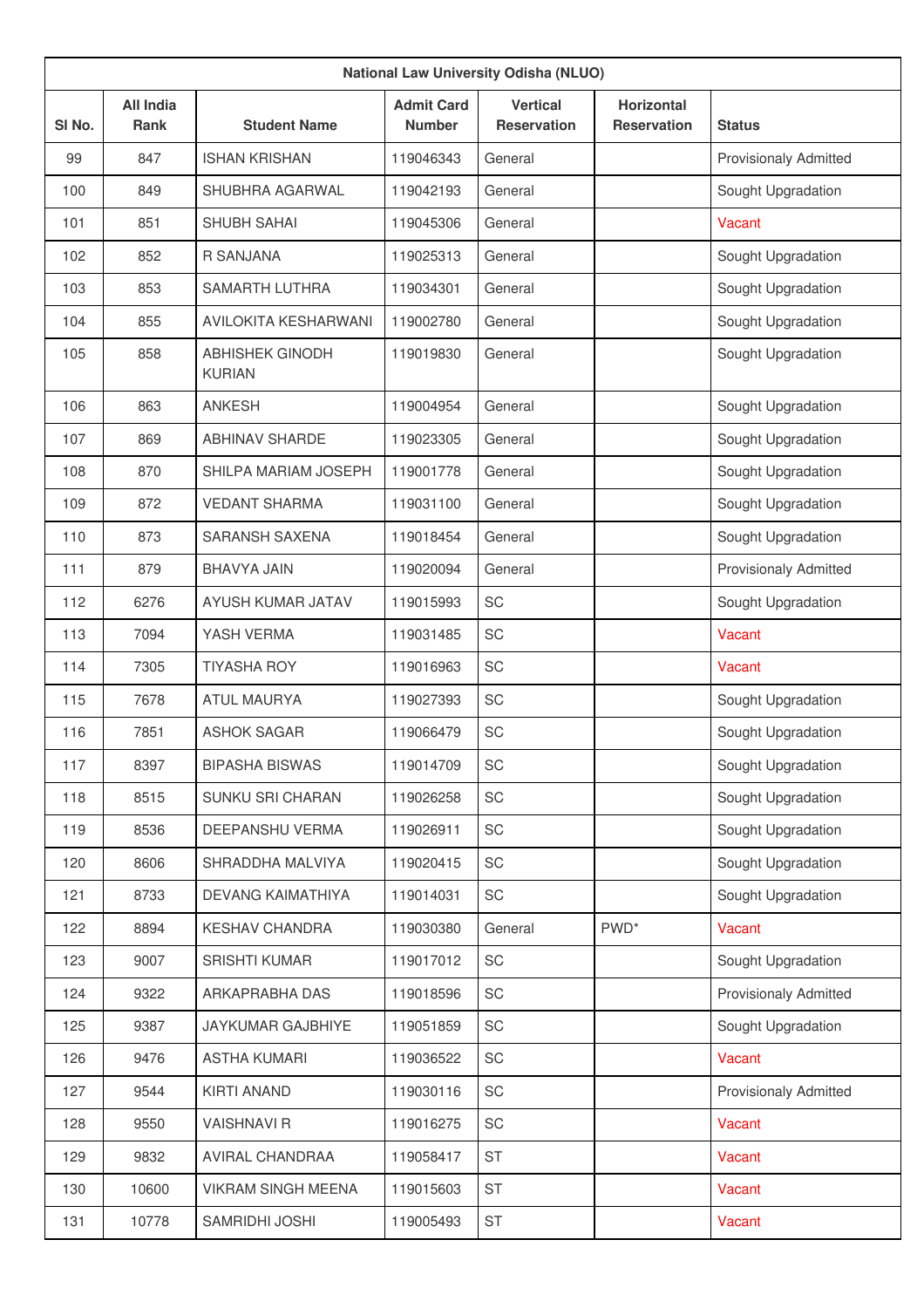| <b>National Law University Odisha (NLUO)</b> |                                 |                                      |                                    |                                       |                                         |                              |  |  |
|----------------------------------------------|---------------------------------|--------------------------------------|------------------------------------|---------------------------------------|-----------------------------------------|------------------------------|--|--|
| SI <sub>No.</sub>                            | <b>All India</b><br><b>Rank</b> | <b>Student Name</b>                  | <b>Admit Card</b><br><b>Number</b> | <b>Vertical</b><br><b>Reservation</b> | <b>Horizontal</b><br><b>Reservation</b> | <b>Status</b>                |  |  |
| 132                                          | 10921                           | <b>SHOAIB AKHTER</b>                 | 119012201                          | <b>ST</b>                             |                                         | Vacant                       |  |  |
| 133                                          | 11822                           | <b>SHIVAM RAWAT</b>                  | 119023102                          | <b>ST</b>                             |                                         | Vacant                       |  |  |
| 134                                          | 13825                           | DEEPIKA DHAWANIYA                    | 119023662                          | <b>ST</b>                             |                                         | Sought Upgradation           |  |  |
| 135                                          | 14355                           | PRAYASH SOURAV PAIK                  | 119006786                          | <b>ST</b>                             |                                         | Vacant                       |  |  |
| 136                                          | 14888                           | <b>SILSI TIRKEY</b>                  | 119008427                          | <b>ST</b>                             |                                         | <b>Provisionaly Admitted</b> |  |  |
| 137                                          | 15299                           | <b>NENAVATH AKHIL</b>                | 119070107                          | <b>ST</b>                             |                                         | Sought Upgradation           |  |  |
| 138                                          | 15312                           | <b>RAVINA MEENA</b>                  | 119040489                          | <b>ST</b>                             |                                         | Vacant                       |  |  |
| 139                                          | 15609                           | <b>ABHISHEK MEENA</b>                | 119055306                          | <b>ST</b>                             |                                         | Vacant                       |  |  |
| 140                                          | 15890                           | <b>CHELSEA</b><br>CHINGNUNHOIH       | 119029170                          | <b>ST</b>                             |                                         | Vacant                       |  |  |
| 141                                          | 16101                           | SANGE WANGCHEN<br><b>SONA</b>        | 119001000                          | <b>ST</b>                             |                                         | Vacant                       |  |  |
| 142                                          | 16133                           | <b>KSHITIJ KUMAR</b>                 | 119074527                          | <b>ST</b>                             |                                         | Vacant                       |  |  |
| 143                                          | 16174                           | D R NIKHIL NARAYAN                   | 119029741                          | <b>ST</b>                             |                                         | Vacant                       |  |  |
| 144                                          | 16311                           | <b>SESHWAR AMTEDA</b>                | 119052460                          | <b>ST</b>                             |                                         | Vacant                       |  |  |
| 145                                          | 16566                           | AMIT JHARWAL                         | 119027612                          | <b>ST</b>                             |                                         | Sought Upgradation           |  |  |
| 146                                          | 16662                           | <b>HARSH WARDHAN</b><br><b>MEENA</b> | 119018113                          | <b>ST</b>                             |                                         | <b>Provisionaly Admitted</b> |  |  |
| 147                                          | 16685                           | <b>SRITEJ KUMAR</b>                  | 119005297                          | <b>ST</b>                             |                                         | <b>Vacant</b>                |  |  |
| 148                                          | 17006                           | AANSHIKA SARKAR                      | 119036024                          | <b>ST</b>                             |                                         | Sought Upgradation           |  |  |
| 149                                          | 17154                           | DAPHILARISA WARBAH                   | 119022631                          | <b>ST</b>                             |                                         | Sought Upgradation           |  |  |
| 150                                          | 17173                           | RAHUL TOMAR                          | 119061644                          | <b>ST</b>                             |                                         | Vacant                       |  |  |
| 151                                          | 17610                           | ARPAN JAMATIA                        | 119002175                          | <b>ST</b>                             |                                         | Vacant                       |  |  |
| 152                                          | 18816                           | <b>GURSEHAJ SINGH</b>                | 119008728                          | General                               | PWD <sup>*</sup>                        | Vacant                       |  |  |
| 153                                          | 19933                           | ANAND SHUKLA                         | 119030894                          | General                               | PWD <sup>*</sup>                        | Sought Upgradation           |  |  |
| 154                                          | 21283                           | PUNYASHLOK PANDA                     | 119000414                          | General                               | PWD <sup>*</sup>                        | <b>Provisionaly Admitted</b> |  |  |
| 155                                          | 21474                           | <b>BISWAJIT SHIL</b>                 | 119068465                          | General                               | PWD <sup>*</sup>                        | Sought Upgradation           |  |  |
| 156                                          | 22395                           | <b>RAJAT PANDEY</b>                  | 119036195                          | General                               | PWD <sup>*</sup>                        | Sought Upgradation           |  |  |
| 157                                          | 22886                           | SHREY SHARMA                         | 119059211                          | General                               | PWD <sup>*</sup>                        | <b>Provisionaly Admitted</b> |  |  |
| 158                                          | 23627                           | <b>MANAV KANTAWALA</b>               | 119045456                          | General                               | PWD <sup>*</sup>                        | Vacant                       |  |  |
| 159                                          | 23920                           | <b>TANVI SHARMA</b>                  | 119051954                          | General                               | PWD <sup>*</sup>                        | Sought Upgradation           |  |  |

*Note : \* indicates that the seat is allotted based on that horizontal reservation*

**Vertical**

General - General

SC - Scheduled Caste

ST - Scheduled Tribe

**Horizontal**